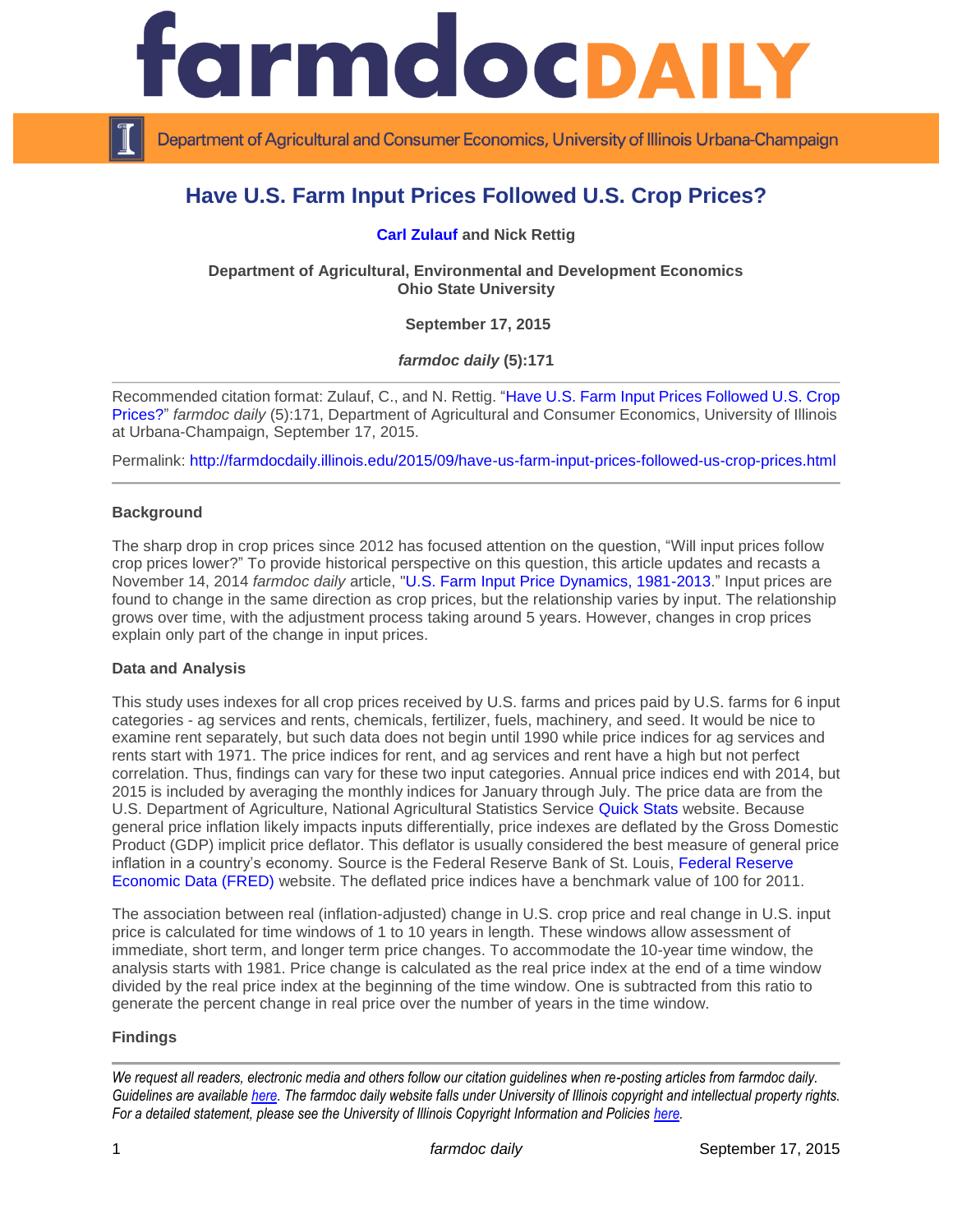Figure 1 presents the average year-to-year percent change in the real price index of the 6 inputs since 1981. Of the 35 year-to-year changes, 16, or 46%, are negative. Consecutive year-to-year declines are observed for 1982-1988, 1991-1993, 1998-1999, and 2014-2015. The annual declines over the 1982-1988 period sum to -23%. The decline in 2015 is the second largest since 1981 (-6.6% vs. -7.6% in 1986), although it is important to note that 2015 is not complete. Fuel is the main contributor to the decline in 2015 as its real price index is down 32% relative to 2014. However, even excluding fuel, average real price change for the other 5 inputs so far in 2015 is -1.5%. Key messages from Figure 1 are that (1) declines in real prices of crop inputs are common and (2) multiple year declines are not uncommon.



Figure 2 presents by input the percent change in real input price associated with a 1% change in real crop price. These values are the slope coefficients from a regression analysis of percent change in real input price index regressed on percent change in real price index of crops. For all 6 inputs, the percent change in real input price associated with a 1% real change in crop prices is positive and increases as the time window increases from 1 to 5 years. Thus, the normal historical relationship is for changes in input prices to be in the same direction as changes in crop prices and for Input prices to become more responsive to a change in crop prices as the time period increases from 1 to 5 years. To further examine the latter point, Figure 3 presents by input percent change in real price at shorter time windows relative to its percent change in real price at 10 years. One reason for creating this figure is that productivity increases have varied by input. The higher the increase in an input's productivity, the higher the price that farms can pay for the input, given all other factors. Thus, inputs are unlikely to have the same adjustment to a change in real crop price. Hence, it is not surprising that a variety of price adjustment paths exist in Figure 2. Despite this variety, each input's price adjustment is largely completed by year 5 (see Figure 3).

Over all time windows, the real price of fertilizer, fuels, and seed responds more to changes in the real price of crops than does the real price of ag services and rents, chemicals, and machinery. Moreover, for time windows of 5 or more years, the real prices of fertilizer, fuels and seed change as much as and often more than the real price of crops.

Factors other than change in crop prices affect the change in input prices over all time windows, but especially shorter time windows. To illustrate, the variation in percent change in real price index of an input explained by the variation in the percent change in real price index of crops at the 1 year time window is 1% (ag services and rent), 4% (chemicals), 13% (fuels), 15% (machinery), 19% (seed), and 41% (fertilizer). At the 10 year time window, the shares are 30% (chemicals), 39% (machinery), 42% (ag services and rent), 50% (fuels), 77% (seed), and 81% (fertilizer). While the shares are notably larger at 10 years, they tell us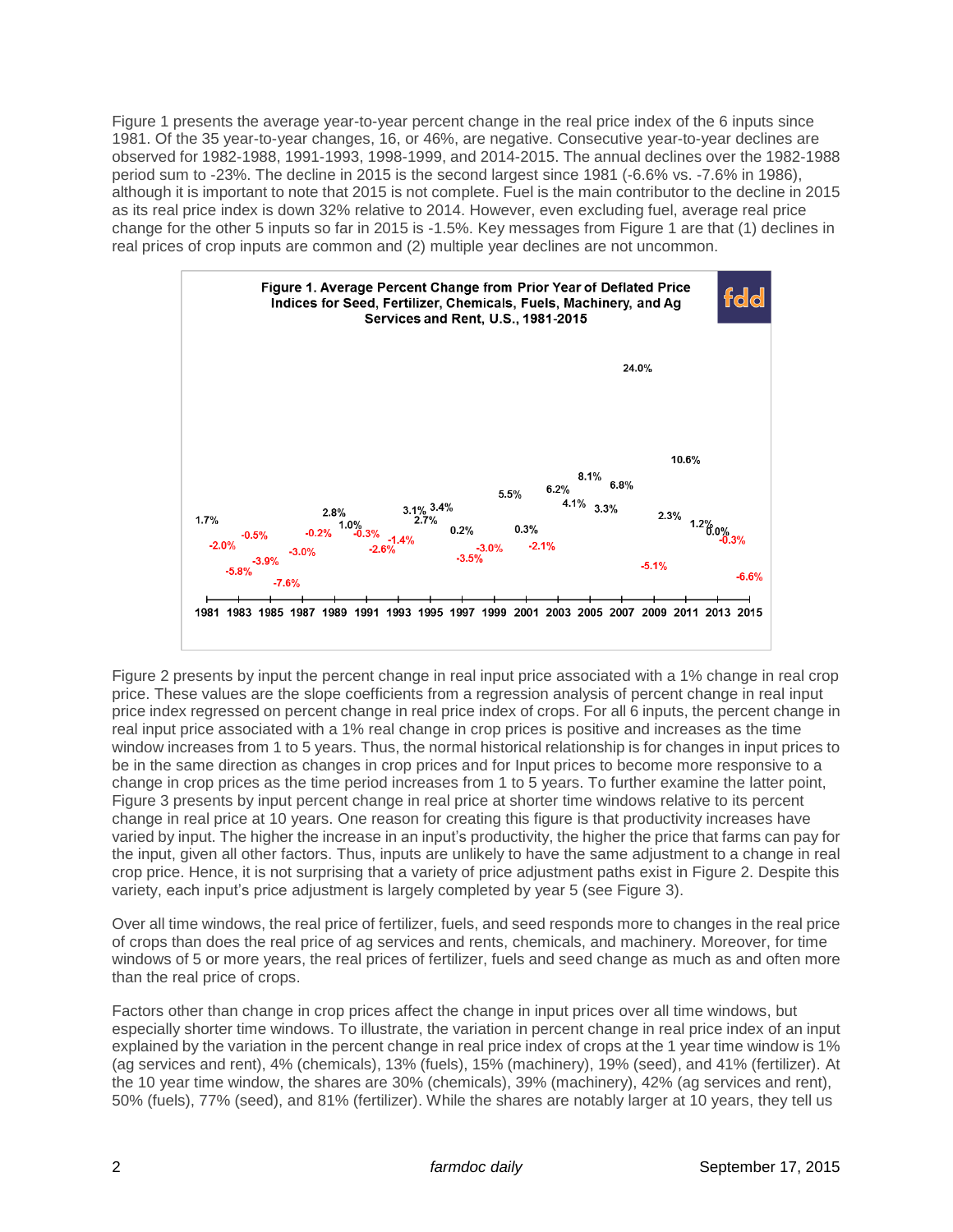that even after 10 years and except for fertilizer and seed all other factors are as important as and usually more important than the change in crop prices.



## **Summary Observations**

This assessment is simple. Many potential factors that could affect input prices are not examined. In addition, the past never perfectly predicts the future. Each period has unique factors, although it is often not clear at the time what the current period's unique factors are. Nonetheless, simple assessments using historical data can help draw the box that surrounds an issue; in this case the adjustment of crop input prices to changes in crop prices. Given the important caveats noted earlier in this paragraph, this simple assessment suggests the following implications.